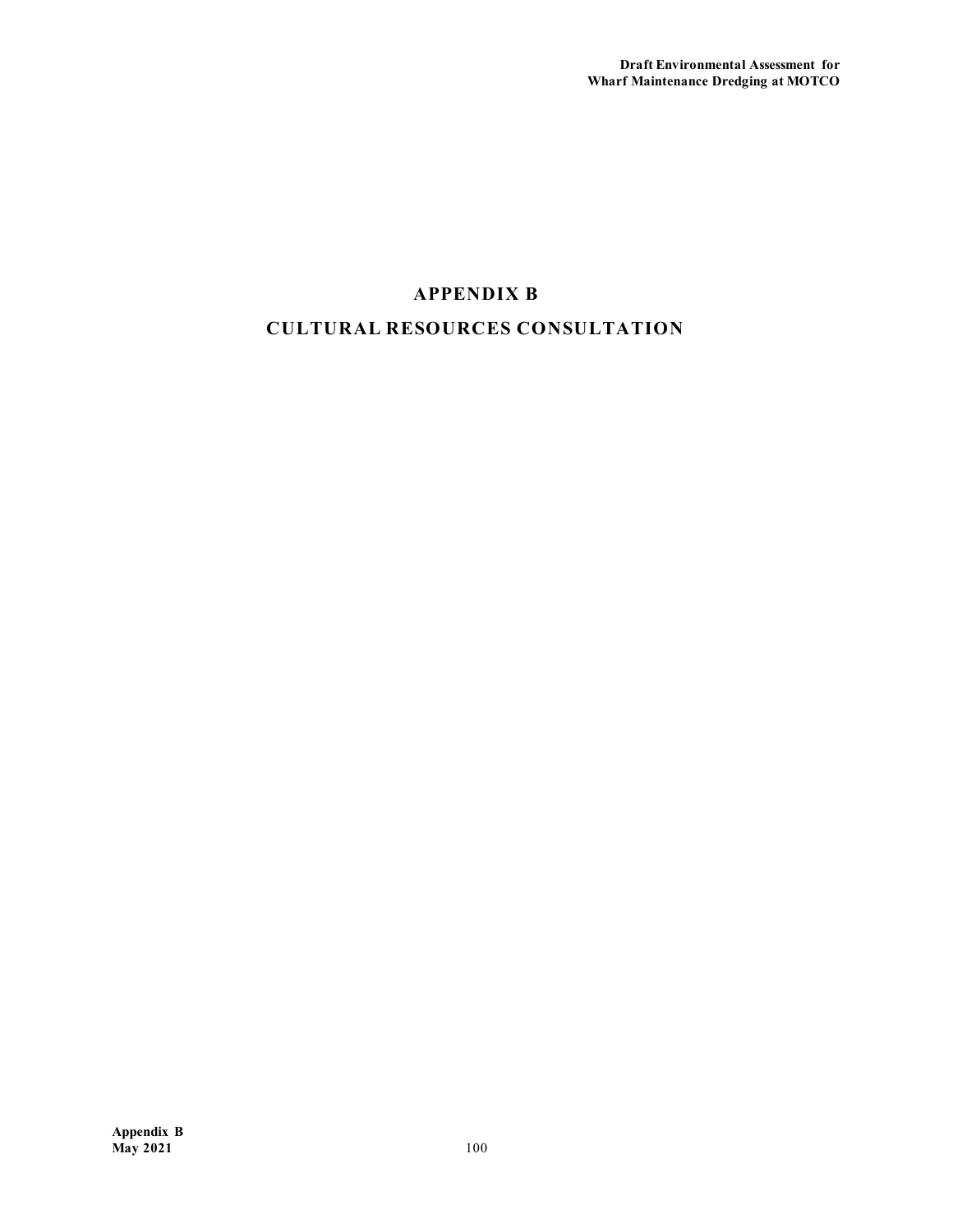

**DEPARTMENT OF THE ARMY** Military Surface Deployment and Distribution Command 834<sup>Th</sup> Transportation Battalion **410 Norman Avenue** Concord, California 94520-1142

**REPLY TO ATTENTION OF** 

**Director of Public Works** 

March 18, 2020

**State Historic Preservation Officer** Department of Parks and Recreation Office of Historic Preservation 1725 23rd Street, Suite 100 Sacramento, CA 95816

Dear Ms. - - - -

The U.S. Department of the Army (Army) is writing you to initiate consultation on the Area of Potential Effects (APE), provide inventory results, and seek concurrence in our finding of effect for the proposed maintenance dredging at Military Ocean Terminal Concord (MOTCO) in Concord, California. The Army has determined that the proposed project is an undertaking, which requires compliance with Section 106 of the National Historic Preservation Act (54 U.S.C. § 306108). Based on the enclosed cultural resources inventory, the Army finds No Adverse Effects to Historic Properties (36 CFR  $800.5$  [d][1]).

The mission of the 834th Transportation Battalion at MOTCO is to provide terminal and distribution services in support of deploying and redeploying forces; and to safely provide ammunition terminal services, including the provision of operational and training synergies between East and West Coast ammunition terminals. Maintaining deep-draft access to MOTCO's piers is imperative. The MOTCO installation accounts for 72% of the Army's West Coast ammunition handling and approximately 25% of the nation's total ammunition throughput capability. Maintenance dredging would address safety requirements at the four piers, in addition to ensuring long-term mission sustainment and improving mission efficacy.

The project area for the proposed dredging is located in Suisun Bay southeast of the Seal Islands within in an unsectioned portion of the Vine Hill, California (2018) 7.5" USGS quadrangle. The Area of Potential Effect (APE), consists of a 256 acre area near the Barge Pier and Piers 2, 3 and 4, including the pier navigation approaches, and berthing areas. All dredging would be in-water and there would be no work, staging of equipment or materials on land at MOTCO during the dredging.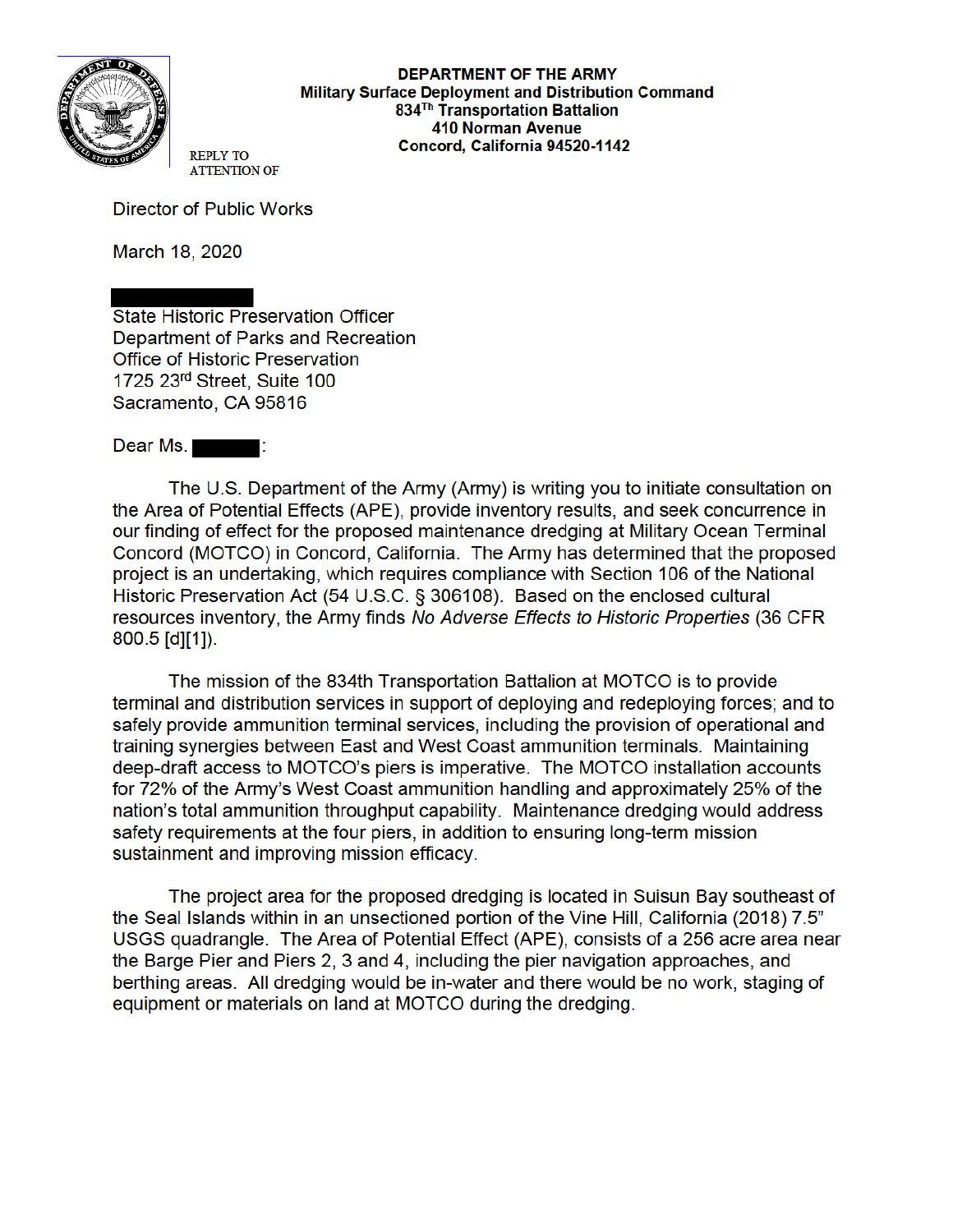Inventory efforts have consisted of records searches, tribal consultation and a January 2020 hydrographic survey, discussed in the attached memorandum for record. Briefly, based on existing documentation, the Army identified one historic property within the APE. The Port Chicago Naval Magazine Explosion Site, located near Pier 2, is listed on the National Register of Historic Places (NRHP).

The Army is requesting your comments on the delineation of the APE and our finding of effect for the MOTCO maintenance dredging. Correspondence may be sent to myself at Department of the Army, Military Surface Deployment and Distribution Command, 834<sup>th</sup> Transportation Battalion, 410 Norman Avenue, Concord, California 94520-1142. If you have any questions or would like additional information, please contact me at (925) 246-4023 or by email at guy.k.romine.civ@mail.mil.

Respectfully,

91 K.R = e

**Director of Public Works Military Ocean Terminal Concord** 

Enclosure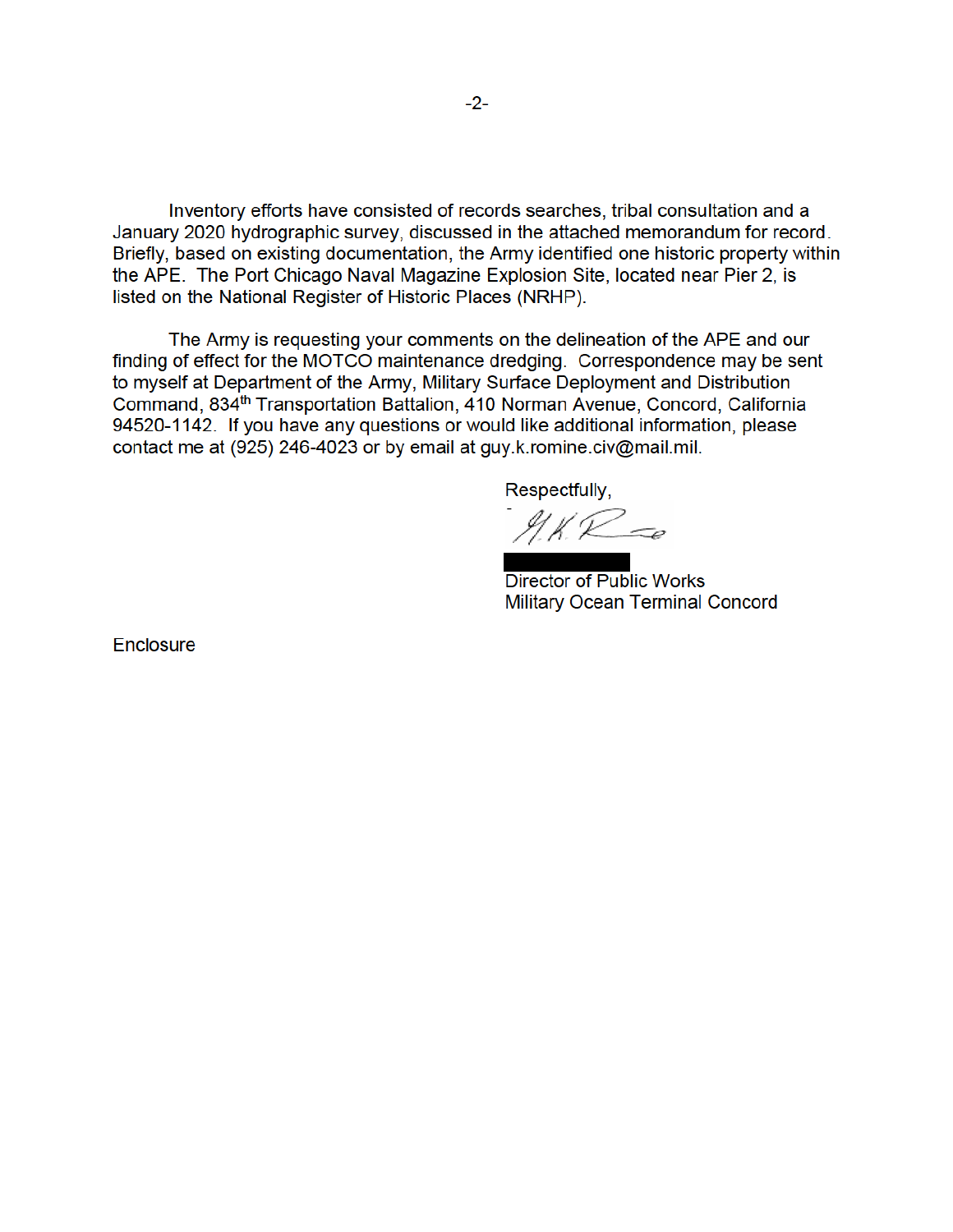

## **DEPARTMENT OF PARKS AND RECREATION OFFICE OF HISTORIC PRESERVATION**

**Julianne Polanco, State Historic Preservation Officer** 

**1725 23rd Street, Suite 100, Sacramento, CA 95816-7100 Telephone: (916) 445-7000 FAX: (916) 445-7053 calshpo.ohp@parks.ca.gov www.ohp.parks.ca.gov**

April 23, 2020 **April 23, 2020** Reply in Reference To: USA\_2020\_0210\_001

Director of Public Works Military Ocean Terminal Concord Military Surface Deployment and Distribution Command 834th Transportation Battalion 410 Norman Avenue Concord, CA 94520-1142

Sent Via Electronic Mail

Re: Maintenance Dredging, Military Ocean Terminal Concord, Concord, California

Dear Mr. Olson

The United States Army (Army) is consulting with the State Historic Preservation Officer (SHPO) in an effort to comply with Section 106 of the National Historic Preservation Act of 1966 (54 U.S.C. § 306108), as amended, and its implementing regulations at 36 CFR Part 800. The Army is requesting concurrence, as outlined at 36 CFR 800.5 (d)(1), with a finding of no adverse effect to historic properties.

The Army plans to perform dredging operations in Suisun Bay southeast of the Seal Islands within an unsectioned portion of the Vine Hill, California USGS quadrangle. All dredging will be in-water; no land-side work or equipment staging is required.

The Area of Potential Effects (APE) for this undertaking is defined as a 256-acre area near the Barge Pier and Piers 2, 3, and 4. One historic property, the National Register of Historic Places-listed Port Chicago Naval Magazine National Memorial, is located within the APE. The undertaking will not adversely affect the property.

Having reviewed your submittal, SHPO has the following comments:

1) SHPO notes that the APE appears adequate to account for direct and indirect effects to historic properties;

 **Lisa Ann L. Mangat,** *Director*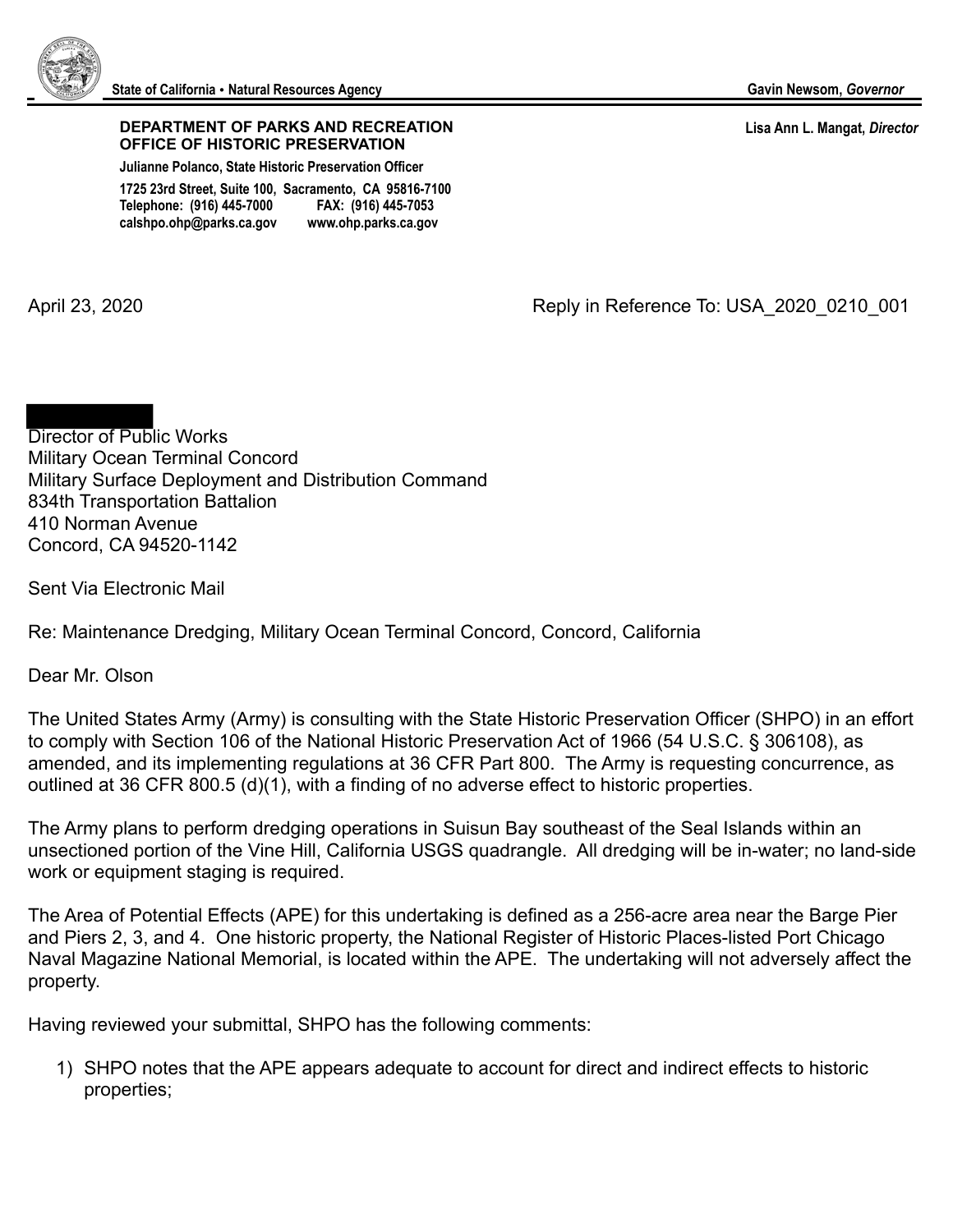- 2) SHPO concurs that undertaking will not adversely affect historic properties;
- 3) Please be reminded that in the event of an unanticipated discovery or a change in the scale or scope of the project, the Army may have additional consultation responsibilities under 36 CFR Part 800.

If the Army has any questions or comments, please contact staff historian at (916) 445-7027 or Tristan.Tozer@parks.ca.gov.

Sincerely,

Julianne Polanco State Historic Preservation Officer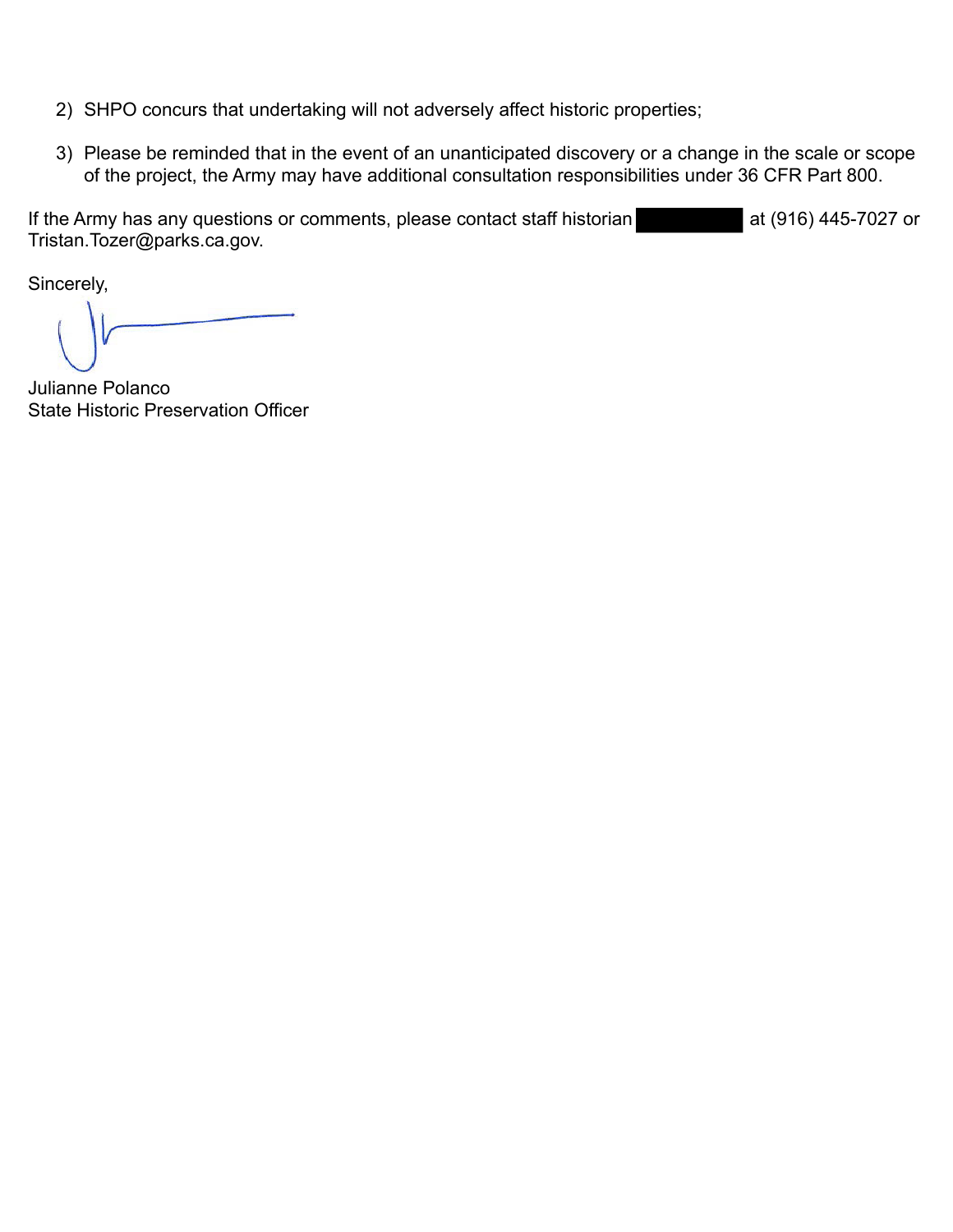

**DEPARTMENT OF THE ARMY Military Surface Deployment and Distribution Command** 834<sup>th</sup> Transportation Battalion **410 Norman Avenue** Concord, California 94520-1142

**REPLY TO ATTENTION OF** 

**Director of Public Works** 

June 14, 2021

**State Historic Preservation Officer** Department of Parks and Recreation **Office of Historic Preservation** 1725 23rd Street, Suite 100 Sacramento, CA 95816

Dear Ms.

In accordance with Section 106 of the National Historic Preservation Act of 1966, as amended (NHPA) (Section 106), the U.S. Department of the Army (Army) is writing you to continue consultation on a revision to the area of potential effects (APE) for the proposed maintenance dredging at Military Ocean Terminal Concord (MOTCO) in Concord, California. The Army previously completed Section 106 consultation for the dredging project on April 23, 2020, which concluded with a finding of No Adverse Effects to Historic Properties (36 CFR 800.5 [d][1]) (USA 2020 0318 001). The previous APE for the project consisted of a 256 acre area near the Barge Pier and Piers 2, 3 and 4, including the pier navigation approaches, and berthing areas. Following the original consultation, project refinement has determined that additional dredging will be required for the potential, future construction of a Loading/Unloading Boat Ramp southwest of the Barge Pier (Enclosure 1). In addition, the project will also require a staging area, a temporary slurry pipeline, and a dredging material disposal site within the MOTCO Tidal Area. The Army seeks to retain the finding of effects for the project.

The APE is in Suisun Bay and the Tidal Area south of the bay, southeast of the Seal Islands, and within an unsectioned portion of the Vine Hill, California (2018) 7.5" USGS guadrangle. The APE will consist of all dredging activities, staging, and disposal areas. All access to and from the project APE, will be on existing payed roads.

Previous historic property identification efforts have consisted of records searches, tribal consultation, and a January 2020 hydrographic survey, discussed in the memorandum for record (MFR) provided during the 2020 consultation. The 2020 MFR is enclosed herein for ease of reference (Enclosure 2). The revised APE is depicted on the enclosed map as an expanded, in water dredging area (red outline), a staging area (green), a temporary slurry pipeline (yellow), and dredging material disposal site (light blue). The landward portion of the APE is all on previously disturbed areas. The staging area will be on a paved parking area associated with Pier 4. The slurry pipeline will be temporary and placed on the ground surface along the eastern edge of Stevens Road, a paved